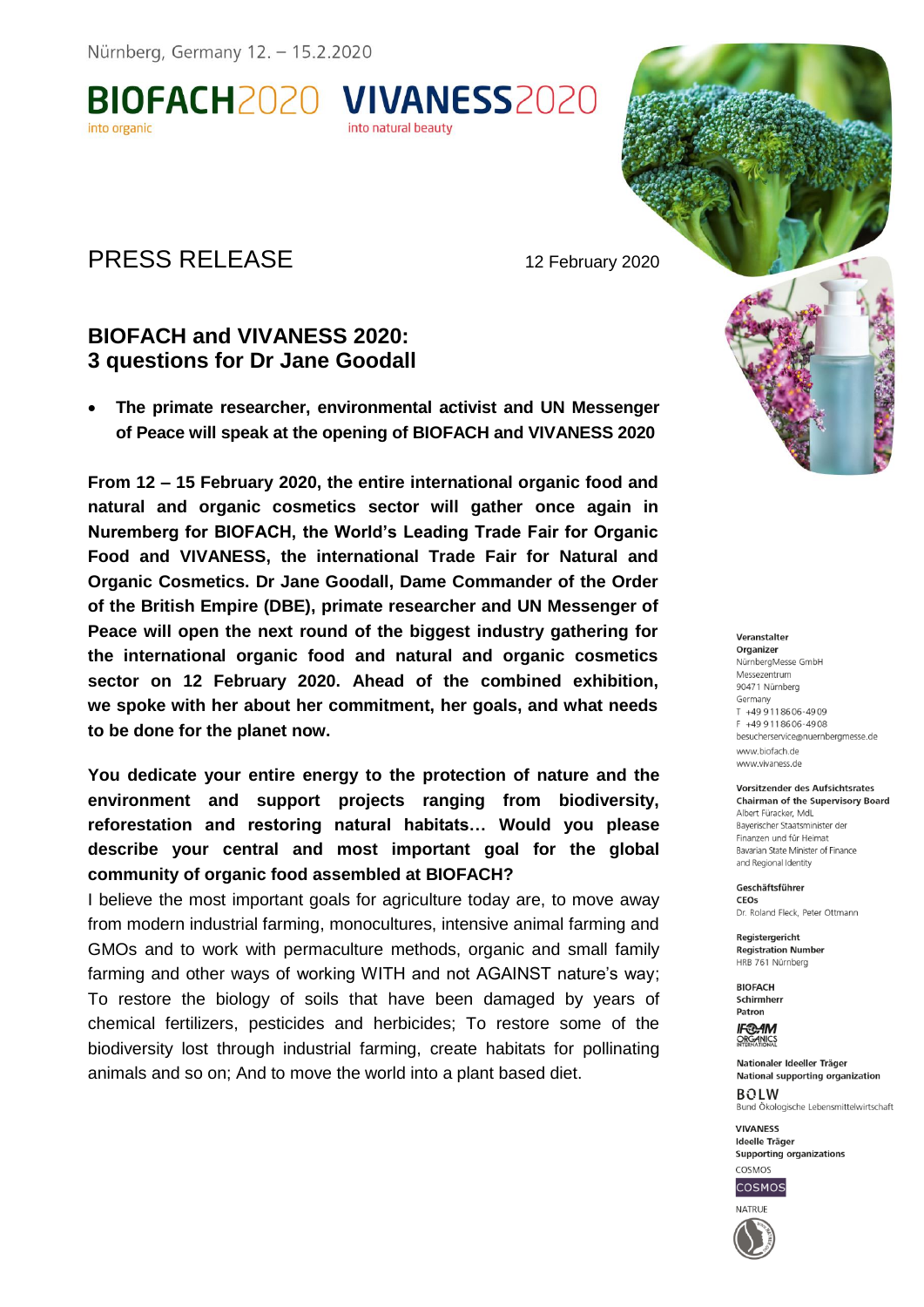BIOFACH2020 VIVANESS2020 into natural beauty

**This year's motto and central focus of BIOFACH is "Organic delivers!" For example, regarding biodiversity and species protection, organic delivers positively… What is your central message to the organic food industry?**

At BIOFACH, I shall be discussing in more detail some of the methods mentioned and the reasons why we need to move towards organic food grown in a sustainable way.

**From your point of view, what are the most important steps needed to secure biodiversity and the survival of the species on our planet and what can be done to improve the relations between humans and nature.**

As mentioned in question one, it is most important to abandon industrial farming and to heal the land that we have so abused with agricultural chemicals. We need to restore the biodiversity that creates a healthy environment and this cannot be done while we continue to spread poison on the fields. We must plant trees and save and restore forests and woodlands and peatlands.

In order to be successful in this endeavour we need a new mindset, and it is important to work with youth. The JGI Roots & Shoots movement for young people of all ages, preschool through university, is present in 60 countries – of course including Germany. Very many of the perhaps 150,000 groups are choosing to grow organic vegetables in their school gardens, to create butterfly gardens. To learn about nature – for if you do not understand you do not care, if you do not care you will not help – and we all need to do our share to undo the harms that we have inflicted. We need the natural world, we rely on it for clean air and water – we need it not only for saving wildlife, but for our own future as a species.

It is probably most important that everyone understands that each one of us makes an impact every day – and those of us lucky enough not to be living in poverty have a choice. We can ask, when we buy something, if its production harmed the environment, involved cruelty to animals, or child slave labour. We must alleviate poverty, for if you are really poor you cut down the last tree, fish the last fish – because you HAVE to,